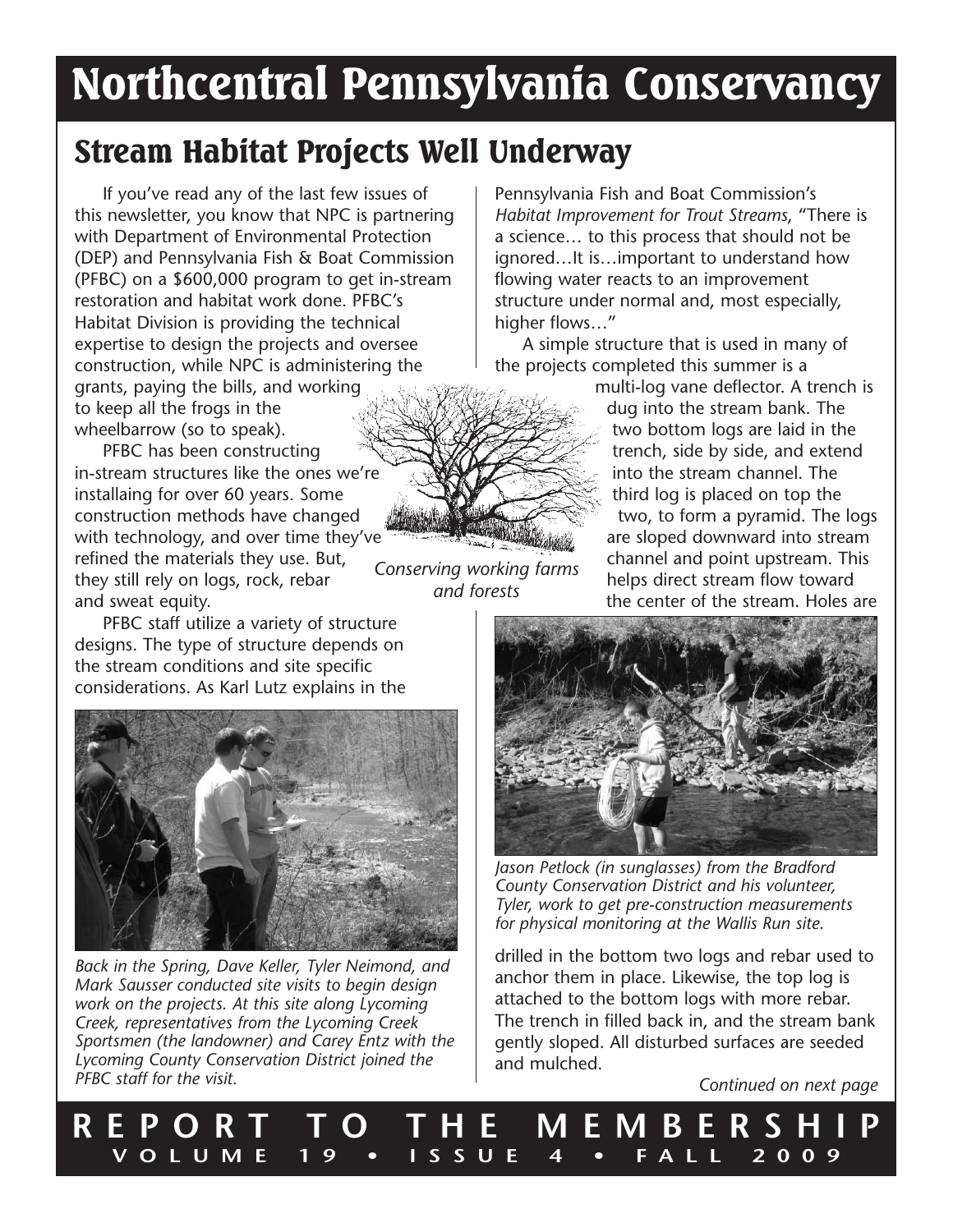### Stream Habitat Projects Well Underway *Continued from front page*

For program projects heavy equipment is used to dig trenches and lay logs. PFBC has gas powered drills to form holes for rebar, but the rebar is put in place with sledgehammers and human power. This is where volunteer labor is so important. Watershed association members, Trout Unlimited chapters, Lycoming College's Cleanwater Institute, the Sunbury Municipal Water Authority, Wal-Mart Distribution Center (Clearfield) and Quehanna Boot Camp, as well as landowners, have all provided volunteer labor to assist with various projects.

Dr. Mel Zimmerman's students spent time on projects on Mill Creek (Lycoming County), Wallis Run (Lycoming County), and Rapid Run (Union County). "As aquatic biologists, it's important for them to understand how stream dynamics impact aquatic habitat. Helping on these projects gave them an opportunity to see first hand how stream dynamics work and change as the material and forces are changed."

Another component to this program is to study how these structures impact the stream channel. Many people familiar with the structures will tell you that they not only improve fish habitat (their original intent), but they often help stabilize stream banks and stream beds. To test this perception, utilizing grand funding, NPC hired the Bradford County Conservation District to conduct pre-construction and post-construction physical



*After the trench is created in the bank, and the log placed in the trench, volunteers use sledgehammers to pin the log with rebar. Here Lycoming College Cleanwater Institute interns pound the rebar in.*



*Construction provides an opportunity for education. At this site on Rapid Run (Union County) neighbors (the women on bank, and the gentleman on right) watch as Tyler Neimond drills holes for the rebar, and Keith Beamer gets ready to start rebar with sledgehammer.*

assessments of several sites. During the assessment the teams measured the water depth in cross channel sections, and gathered other information to help them "map" the stream. The same information will be gathered post-construction to allow for a comparison of change.

If you are interested in seeing a project, there are two completed sites in publicly accessible areas. One is along Limestone Run in Lewisburg Area Recreation Park (15th Street and St. Mary's Street). The other is along Wallis Run, just west of the Cotner Farm Parking area on Wallis Run Road.

The Limestone Run project is in the Park's southeast corner, adjacent to the skate park and picnic pavilion. The best way to view it is to stand on the green footbridge. If you look upstream and downstream you'll see a log cross vane (a "V") in each direction. Log deflectors were also used, but may be more difficult to pick out.

Trey Casimir is on both the Lewisburg Borough Council (owner of the Park) and the Lewisburg Area Recreation Authority Board (known as LARA and manager of the Park). He noted that the project was, "a great opportunity for Lewisburg and LARA to continue improving our community's parks by simultaneously providing wildlife habitat, flood mitigation and a nature study area. It was also an impressive display of coordination between several different state agencies and NGOs." *Continued on page 3*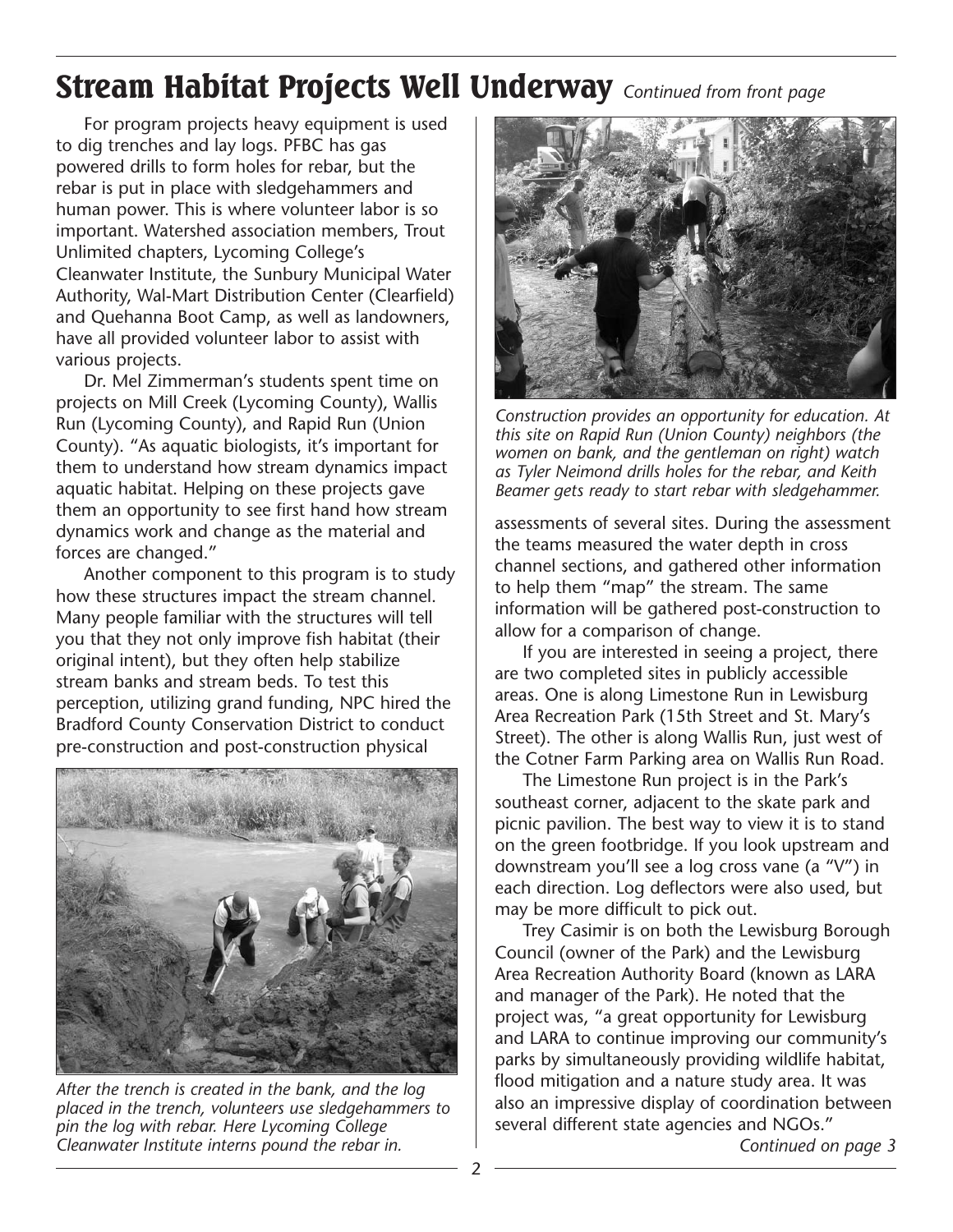### Stream Habitat Projects Well Underway *Continued from page 2*



*John Thomas (far left) and Mark Sausser (second from left) with the Pennsylvania Fish and Boat Commission worked with these Lycoming College students at Mill Run in Lycoming County.* 

This project was also a great outreach opportunity for the program. Tyler Neimond, PFBC staff, noted that, "a lot of kids who were at the Park to use the playground were more interested in watching the excavator." PFBC staff, Shanon Burkland Stamm (Union County Conservation District) and LARA staff all spent time talking to people about the project, and explaining what was taking place.

In addition to the log cross vanes and deflectors, the Lewisburg Area Recreation Authority (manager of the park) had funding to install bank full benches (to help slow the velocity of rising water), a mudsill, and plant the riparian buffer with a mix of native trees, grasses and wild flowers. They have also established a "no mow zone" along the stream to help keep vegetation on the bank, and prevent the bank from eroding (the root systems help hold soil in place, and the above ground vegetation helps filter run-off and slows the velocity of the run-off).

The project on Wallis Run is just over 4.8 miles from the intersection of Wallis Run Road and Route 973. This project site is on the Loyalsock State Forest. An old farm road provides a foot trail down to Wallis Run from the road. The project site starts just upstream from the ford across the stream and extends downstream over 400 feet. The rubble under your feet will help you to see how much the

stream channel has moved over time. Using a large mudsill, PFBC worked to stabilize the stream bank and slow water velocity.

This project was constructed the third week in July. In the fourth week of July, the area experienced a very heavy rainfall, and Loyalsock Creek to which Wallis Run is a tributary rose over three feet in just under four hours. While Wallis Run's water level did not rise that much, or that fast, the stream was still very high. The PFBC staff who oversaw the Wallis Run project were in the area for another project and stopped by to see how the mudsill and multi-log vanes were holding up. "We don't usually get to see the structures during high water events," explained Keith Beamer. "Normally we go back during low water, so we can examine structures and check their condition. It was great to see it with the high water and know that it was working just as designed."

As of August 31st 14 of 20 projects were complete. There are 3 scheduled for construction yet in 2009, and the other 3 are being held until 2010. If you want to learn more about these types of projects, plan to attend NPC's Clinton County Dinner. Dave Keller's program will provide more details and photos. If you are interested in volunteering on a project, there's still time! Call the NPC office for more info, 570-323-6222.



*This project on Cold Stream (Centre County) is a great example of potential partnerships. PFBC, DEP, NPC, Phillipsburg Borough, local Trout Unlimited Chapter, Centre County Conservation District, and Quehanna Boot Camp all worked together to complete it.*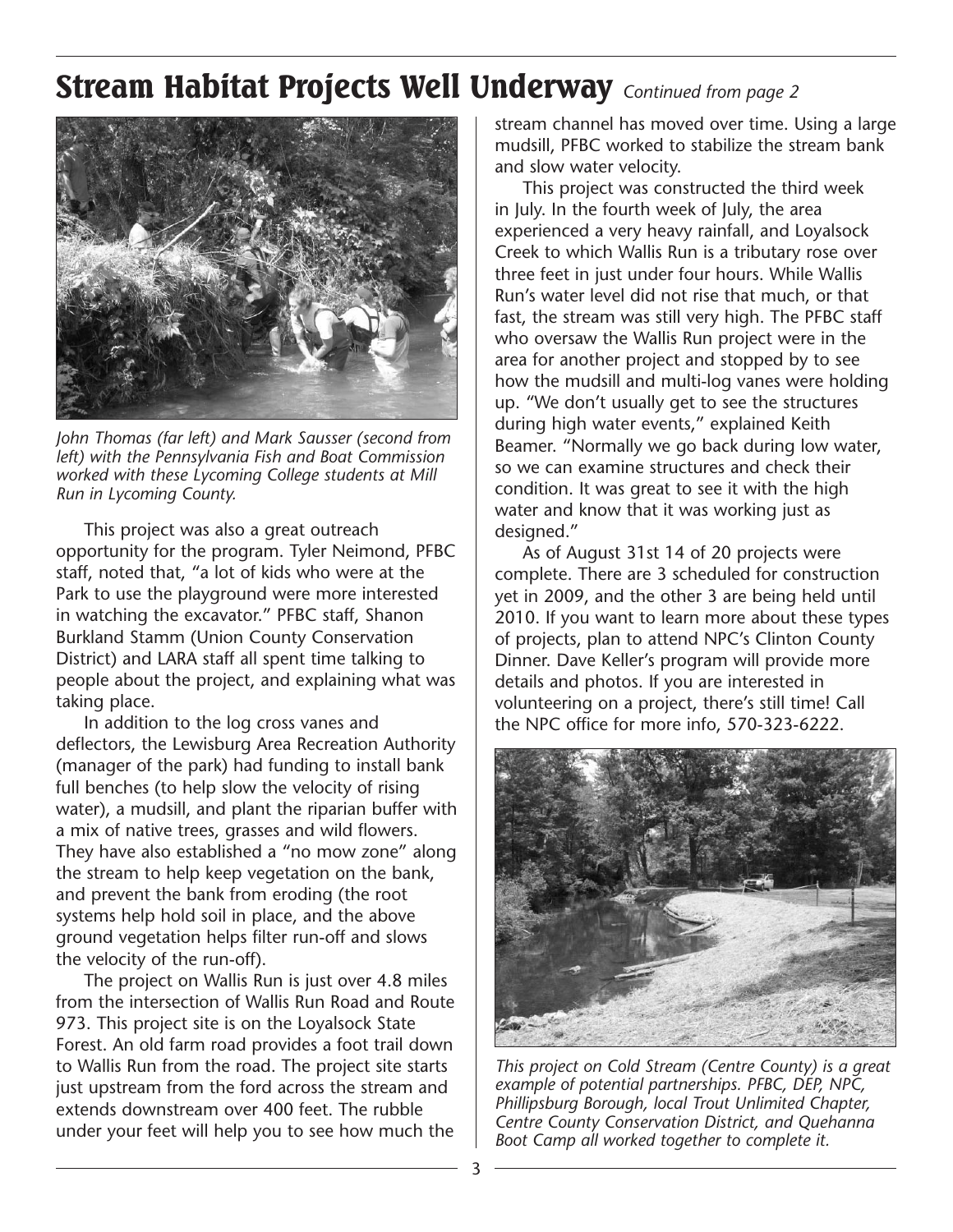# Conservation & Stewardship Plan Complete

The Conservation and Stewardship Plan for the Susquehanna River Water Trail-West Branch is complete! This project was to further the development and sustainability of the Susquehanna River Water Trail-West Branch by

creating a facility maintenance plan, identifying needs at existing access sites, and determining if additional access points are needed. A benchmark of existing conditions was created to serve as guidance for identifying trail and facility needs.

The Northcentral Pennsylvania Conservancy (NPC) gathered information and researched the Water Trail in a variety of ways. Staff visited every access site listed on the Water Trail Maps and Guide to evaluate its condition and document the amenities available. To engage the public and identify interests

and concerns, a Steering Committee of individuals from throughout the corridor with knowledge of the river and an active interest in the Water Trail was formed.

Using the information, ideas, and observations gathered during the plan development process, the Plan addresses opportunities to maintain and

improve the water trail, and the water trail users' experience. As an example here are some of the needs that are identified:

• **River Access** – new accesses near population centers to provide shorter trip options as well as

> in areas where there are long distances between access points

- **Restrooms** many existing access points lack restrooms. It was noted that where appropriate (based on use, ability to monitor for vandalism and maintain, and river reach characteristics) and where the landowner was interested, restrooms should be added
- **Camping** when considering adding campsites, the increased maintenance needs to be discussed and evaluated. Designated campsites are lacking along the river, and the private campgrounds are few and far between.
- **Portages** There are four dam portages along the Water Trail. Improvements are needed to make these more user friendly for paddlers.

The full plan, maps, as well as a summary will be posted to NPC's website, **www.npcweb.org.** 

# Eels, and Mussels, and Pine Creek, Oh My!

NPC will return to the Penn Wells Hotel on October 28, 2009 for this year's Tioga County Dinner. The cost will be \$20 per person with reservations due October 23.

Bill Lellis with the U. S. Geological Survey's Northern Appalachia Research Laboratory will be our featured speaker. Bill has been studying the eastern elliptio (mussel) and its relationship with American eels. Mussel larvae (known as glochidia) use a host fish before developing to their juvenile life stage. Bill's research demonstrates that the eastern elliptio uses the American eel as its host.

Working out of the Northern Appalachia Research Laboratory in Asaph, Bill's field work utilizes many local streams. While mussels are present in regional streams, they are all older, and do not appear to be reproducing. Will repatriation, or re-introduction, of the American eel allow reproduction? This past spring, Bill, in partnership with the local Audubon chapter, held the first eel release into Pine Creek. Come join us as we learn more about eels, mussels and Pine Creek! (for more information on Bill's research, check out the September issue of "Bay Journal" on-line at **www.bayjournal.com**).





pennsylvania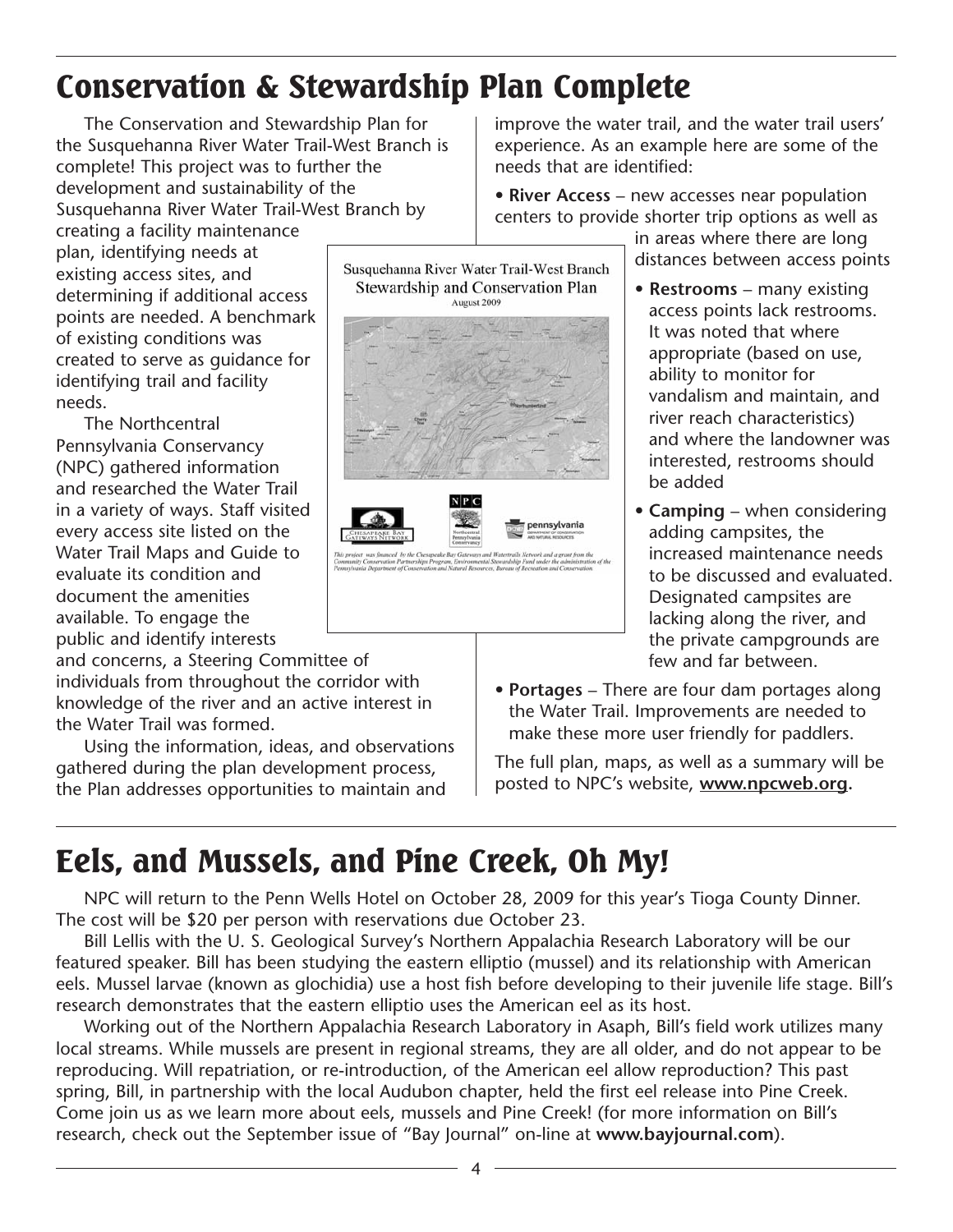### MEMBERSHIP ACTIVITY • June 1, 2009 to August 31, 2009

#### **CORPORATE MEMBERS**

Many thanks to our corporate members for their support of NPC's mission. Please take note of those businesses which have shown they care about the future of our communities with their corporate memberships and show YOUR support to them.

**American Kestrel (\$500-\$749)** Jersey Shore State Bank Lycoming Co. Conservation District Lycoming Co. Resource Management

**Small Business (\$100- \$499)** PMF Industries Inc. Wayne Twp. Landfill CCSWA Larson Design Group Bald Eagle Township Clinton Co. Economic Partnership Jersey Shore Hospital Lamar Advertising Mericle Commercial Real Estate Wheeland Lumber Co. Inc.

#### **GENERAL MEMBERS**

**BLACK BEAR (\$500- \$999)** Charles & Helen Schwarz John M. Confer J. Robert & Nancy Bower Joseph Cramer Rich & Beth Schluter William & Kimberly Van Campen

#### **WHITE-TAILED DEER (\$250- \$499)**

Mel & Susan Lewis Thomas & Laurie Burkholder David & Sally Craig Henry & Michelle Frey Charles D. Lamade James & Kathleen O'Brien Dave Rockey

#### **BLACK CHERRY (\$100- \$249)**

Karl K. Baldys Esq. & Karen M. Baldys James & Cheryl Redmond Mr. & Mrs. Charles M. Plankenhorn Susan Joshi Drs. Eberhard & Mary F. Passarge Ron & Sondra Beach Larry Entz Charles & Fay Lindrooth Lewis A. and Myla Magent Dr. Samuel Rockey Alvin L. Snowiss Michael & Laura I. Steele Mr. & Mrs. Harry E. Webster III John E. Young

#### **RED OAK (\$50- \$99)**

Ronald Johnson Terry & Dorian Myers Jane B. Williams Heidi Schwarz-Hosler Andrea Young John M. and Rhonda D. Carpenter Glenn Davis Andra DeHart-Robbins James Geurts David K. Gilpin Gary and Carolyn Glick Mr. & Mrs. B.K Huffman William & Susan Martens Bob & Donna McCoy John & Cathy Miller Don & Jean O'Brien John B. Raymond Jim & Jen Slotterback David & Louise Stone John & Carol Wagner Robert Wayne and Barbara Natell Michael M. Wittich

#### **SUGAR MAPLE (\$35- \$49)**

Mr. Raymond Chernikovich Romey and Heather Fagnano Priscilla D. Older Fred C. Stiner, Jr. Matt Beaver Mitzi & Jim Burget Gregory Dwulet William and Cindy Ferguson Max Geise Mike Hoy John A. Leo Vance & Sue Miller

**WHITE PINE (\$25- \$34)** Bear Hollow Rod & Gun Club Virginia Borek Donald Faulkner Lynn & Dennis Greenly Harvey & Anne Katz Earle & Pattie Layser Linda C. Murray Pete & Karen Murray Wayne & Elizabeth Petro Casey Pfitzenmayer Becky Sanguedolce Bill & Mary Jo Saxe Wellsboro Area Chamber of Commerce

Armine Wodehouse Chris and Pam Young **GENERAL CONTRIBUTIONS**

Canoe Susquehanna Wachovia Foundation Matching Gifts Anonymous

#### **MEMORIAL CONTRIBUTIONS**

**Patrick Cosgrove** *by Mark Bettinger*

**Les Noelk** *by Madeline T. Bird*



**PIGGY CAMPAIGN** Dennis and Linda Ault Peggy A. Ault James W. & Cynthia Mengel Bower Alfred W. Buck Richard & Grace Carey Michael & Mary Ditchfield George E. Farley Joanne Fisher Michael R. & Teri H. Fisher Bernette & George Fitzgerald Mr. & Mrs. Law Groner David & Isabella Heyman Toner & Kathy Hollick Raymond E. Kehrer, Jr. Janet Kohler Josephine Lewis Ms. Idell Ludwig Robert W. & Barbara McCullough, III Charlotte Mengel Virginia F. Nicholas Nancy Paulhamus John Jr. and Charlotte Person Mr. & Mrs. Charles M. Plankenhorn Joseph H. Radley Michael & Camille Salvatori Harold D. Sausser Charles & Helen Schwarz Sam Shaheen Rich & Alice Trowbridge Greg & Mary Zeitler



*Thank You...to all of those who continue to support the work of the Northcentral Pennsylvania Conservancy*